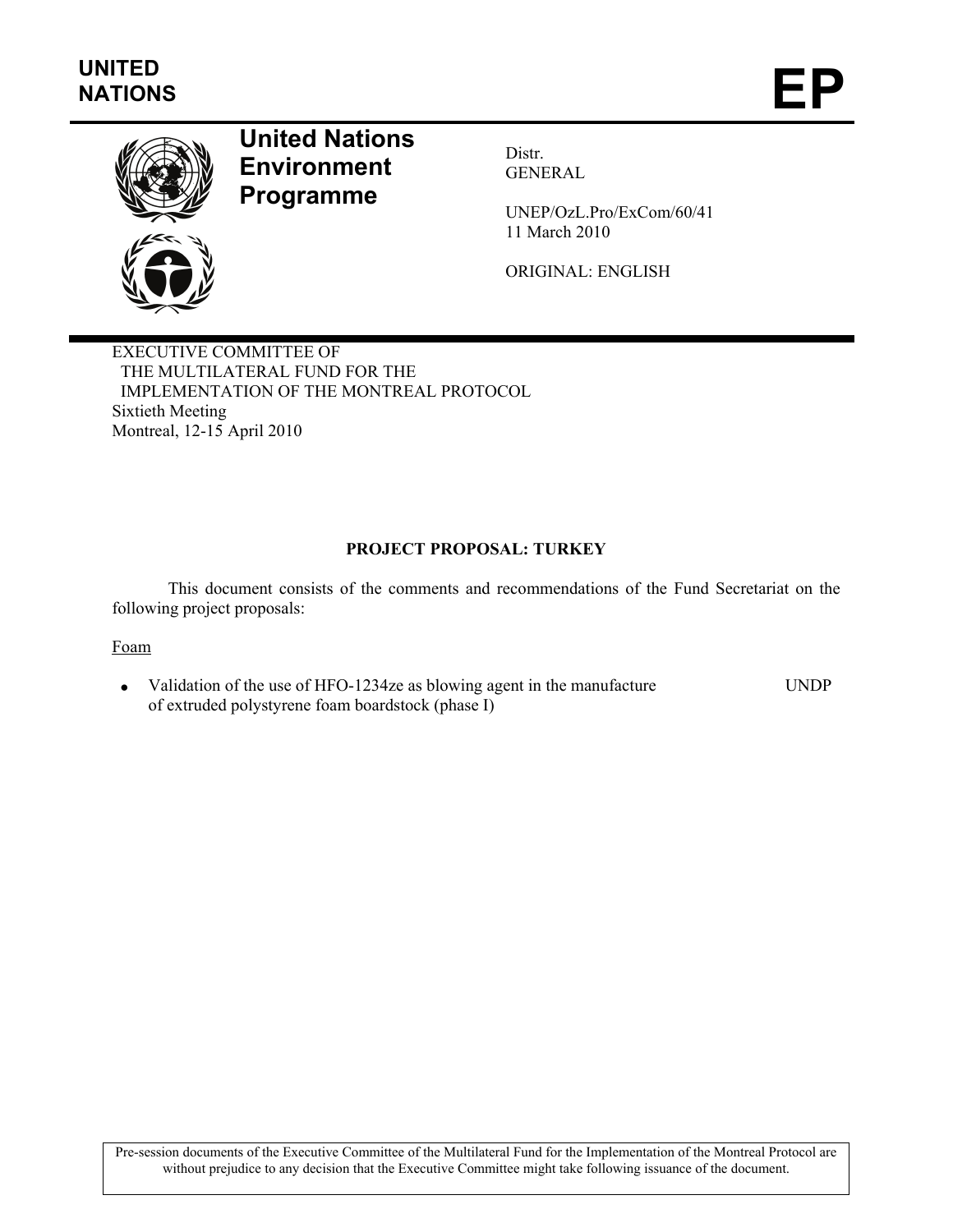# **PROJECT EVALUATION SHEET – NON-MULTI-YEAR PROJECT TURKEY**

#### **PROJECT TITLE(S) BILATERAL/IMPLEMENTING AGENCY**

(a) Validation of the use of HFO-1234ze as blowing agent in the manufacture of UNDP extruded polystyrene foam boardstock (phase I)

# **NATIONAL CO-ORDINATING AGENCY** Ministry of Environment and Forestry

# **LATEST REPORTED CONSUMPTION DATA FOR ODS ADDRESSED IN PROJECT**

# **A: ARTICLE-7 DATA (ODP TONNES, 2008, AS OF FEBRUARY 2010)**

| <b>HCFC</b><br>$\sim$<br>ັ | 762.6 |  |
|----------------------------|-------|--|
|                            |       |  |
|                            |       |  |

#### **B: COUNTRY PROGRAMME SECTORAL DATA (ODP TONNES, 2007, AS OF FEBRURY 2010)**

| ODS             |         |          |       |  |
|-----------------|---------|----------|-------|--|
| HCFC-22         | 309.710 | HCFC-124 | 0.012 |  |
| HCFC-141b       | 256.603 |          |       |  |
| HCFC-142b       | 177.867 |          |       |  |
| <b>HCFC-123</b> | 0.158   | Total    | 744.4 |  |

# **CFC consumption remaining eligible for funding (ODP tonnes)** 0.0

| <b>CURRENT YEAR BUSINESS PLAN</b> |     | Funding US \$ million       | Phase-out ODP tonnes |
|-----------------------------------|-----|-----------------------------|----------------------|
| <b>ALLOCATIONS</b>                | (a) | Based on decision 55/43 (e) | n/a                  |

| <b>PROJECT TITLE:</b>                               |          |
|-----------------------------------------------------|----------|
| ODS use at enterprise (ODP tonnes):                 |          |
| ODS to be phased out (ODP tonnes):                  | n/a      |
| ODS to be phased in (ODP tonnes):                   | n/a      |
| Project duration (months):                          | 10       |
| Initial amount requested (US \$):                   | 192,500  |
| Final project costs (US \$):                        |          |
| Incremental Capital Cost:                           | 175,000  |
| Contingency $(10\%)$ :                              | 17,500   |
| <b>Incremental Operating Cost:</b>                  | $\theta$ |
| <b>Total Project Cost:</b>                          | 192,500  |
| Local ownership $(\% )$ :                           | 100%     |
| Export component $(\% )$ :                          | $0\%$    |
| Requested grant (US \$):                            | 192,500  |
| Cost-effectiveness (US \$/kg):                      | n/a      |
| Implementing agency support cost (US \$):           | 17,325   |
| Total cost of project to Multilateral Fund (US \$): | 209,825  |
| Status of counterpart funding (Y/N):                | n/a      |
| Project monitoring milestones included (Y/N):       | Y        |

| <b>SECRETARIAT'S RECOMMENDATION</b> | For Individual Consideration |
|-------------------------------------|------------------------------|
|                                     |                              |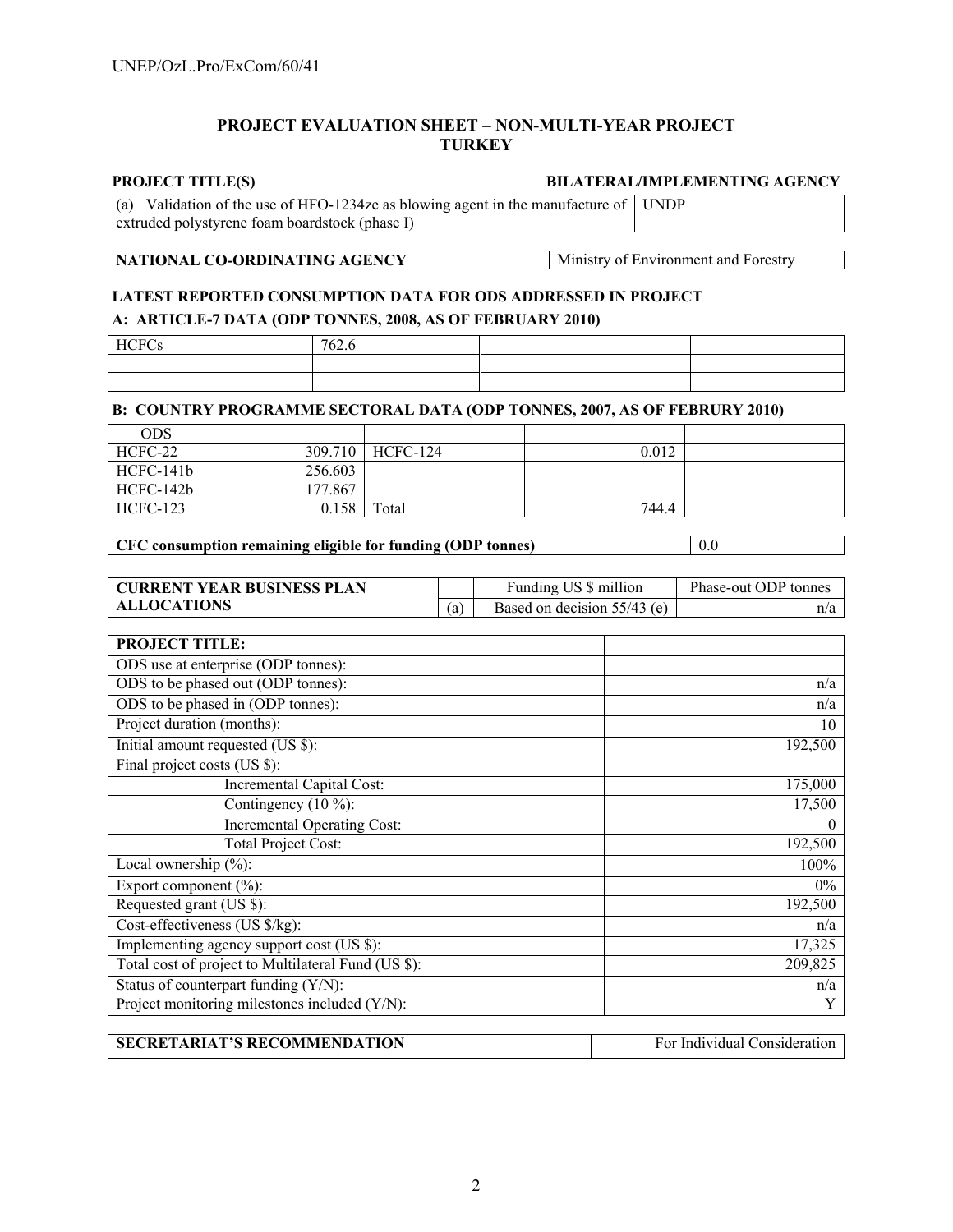# **PROJECT DESCRIPTION**

1. On behalf of the Government of Turkey, UNDP has submitted to the  $60<sup>th</sup>$  Meeting of the Executive Committee a pilot project for validation of the use of HFO-1234ze as blowing agent in the manufacture of extruded polystyrene foam boardstock (phase I) in Turkey. The total cost of phase I of the pilot project is US \$192,500 plus agency support costs of US \$17,325.

# Description of the extruded polystyrene foam sub-sector

2. Extruded polystyrene foams (XPS) falls into two categories: sheet for food applications where thermal insulation requirements are modest, and boardstock mostly used for construction where thermal insulation is critical. In the recent past, XPS production started in a few Article 5 countries (mainly China, Kuwait and Turkey, and to a lesser extent Argentina, Brazil, Egypt, Mexico and Saudi Arabia). Nearly all CFC used for manufacturing sheets has been converted to hydrocarbons. CFCs used for manufacturing boardstock were first replaced with HCFCs and most recently with HFCs (HFC-134a, HFC-152a),  $CO<sub>2</sub>$ (liquid carbon dioxide) or hydrocarbons in Europe and Japan. The significant variety in products required to serve the United States market (thinner and wider products with different thermal resistance standards and different fire-test-response characteristics) require different solutions.

### HFO-1234ze technology

3. HFO-1234ze is a hydrofluoro-olefin (unsaturated HFC), with a shorter atmospheric life time than saturated HFC. It has zero ODP and a global warming potential (GWP) of 6. According to information published by the manufacturer (Honeywell), HFO-1234ez can be considered as a near drop-in replacement for HFC-134a in one-component foam applications. It has lower thermal conductivity than HFC-134a, which can lead to additional energy savings in finished foams; and it has improved solubility vis-à-vis HFC-134a in many polyurethane formulations. Based on its properties and some preliminary trials, HFO-1234ze has the potential to replace HCFCs as a blowing agent in the production of XPS boardstock; however, the technology has not been formally validated.

4. The commercialization of HFO-1234ze for use as a blowing agent has been allowed in the European Union since October 2008. Effective on 30 September 2009, the Significant New Alternatives Policy programme of the United States Environmental Protection Agency included HFO-1234ze in the list of acceptable substitutes for CFCs and HCFCs used in rigid polyurethane appliance foam; rigid polyurethane spray, commercial refrigeration, and sandwich panels; and polystyrene extruded boardstock (docket item EPA-HQ-OAR-2003-0118-0222).

# Project description

5. The project proposes to validate the use of HFO-1234ze in the manufacture of XPS foam boardstock in Turkey, for the following reasons:

- (a) The XPS boardstock industry is large, with a consumption of 4,100 tonnes of blowing agents, of which 2,860 tonnes are HCFCs (HCFC-142b and HCFC-22);
- (b) Turkey is the second largest consumer of HCFC-142b among Article 5 countries;
- (c) The industry is under pressure from the Government, which is considering phasing out HCFC consumption by the end of 2015;
- (d) The sector has already begun testing alternatives to HCFCs, mainly HFC-134a, HFC-152a in combination with dimethylether (DME), hydrocarbons, and  $CO<sub>2</sub>$ .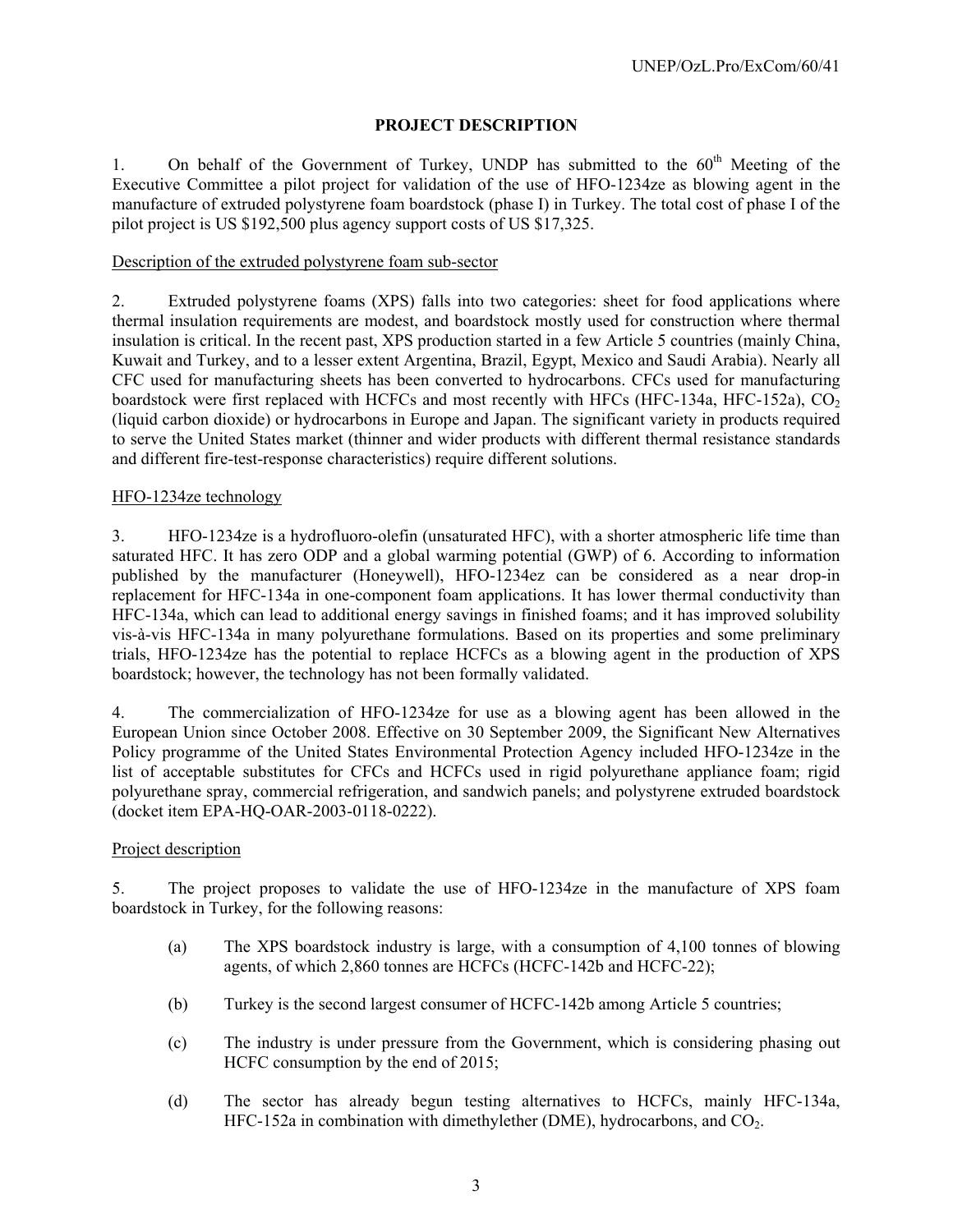6. The project has been prepared around B-Plas Bursa Plastic, Metal ve Turizm San. Ve Tic. A.S. (B-Plas), a manufacturer of XPS foam. It will include installation of a new storage/feed operation for HFO-1234ze. Properties testing will be conducted at B-Plas and at Honeywell, and will be certified through an independent testing laboratory in Turkey. A final report will address the quality of the product, changes recommended to manufacturing equipment and cost analyses. Based on the trials to be conducted as part of the demonstration project, together with trials to be conducted by the Turkish XPS manufacturers (independently and at their own cost). Depending on the results of implementation of phase I, a phase-II proposal will be prepared for the conversion of XPS boardstock foam manufacturing plants.

7. The total cost of phase I has been estimated at US \$192,500 with the breakdown shown in the table below:

| <b>Description</b>                 | US \$   |
|------------------------------------|---------|
| Project preparation                | 40,000  |
| Technology transfer and training   | 30,000  |
| Trials, testing                    | 70,000  |
| Validation                         | 10,000  |
| Technology dissemination workshops | 25,000  |
| Contingencies (10 per cent)        | 17,500  |
| <b>Total</b>                       | 192,500 |

8. The cost for phase I is lower than for other HCFC pilot projects because the manufacturer of HFO-1234fa, Honeywell, had agreed to perform most tests in its facilities, thus avoiding the purchase of laboratory equipment. Furthermore, trials can be performed on existing production equipment with only minor retrofits.

# **SECRETARIAT'S COMMENTS AND RECOMMENDATION**

# **COMMENTS**

9. The project proposal was first submitted by UNDP on behalf of the Government of Turkey to the 58<sup>th</sup> and 59<sup>th</sup> Meetings. The total cost of the project was US \$250,000 plus agency support costs of US \$18,750. In reviewing the proposal, the Secretariat noted that it was not eligible, considering the decision taken by the Executive Committee at its  $57<sup>th</sup>$  Meeting with regard to the removal of HCFC demonstration projects from the implementing agencies' business plans, except for five projects in Brazil, China and Egypt (decision 57/6)). On this basis, the project was withdrawn at each Meeting. At its 59<sup>th</sup> Meeting, the Committee decided that additional HCFC projects that demonstrated alternative or new technology, and could provide the information required by decision 55/43, would be allowed for inclusion in the 2010 business plans of the bilateral and implementing agencies (decision 59/9).

10. During the review of the proposal when it was first submitted, the Secretariat raised a number of technical and cost-related issues, which have been satisfactorily addressed in the proposal submitted to the  $60<sup>th</sup>$  Meeting. These issues are summarized below:

(a) Considering the limited availability of HFO-1234ze in the market (current production of 1,000 tonnes/year), that the product has not yet been commercialized in the United Sates, its very high price (US \$12/kg), and the fact that multiple users in Europe are currently assessing the chemical in one-component foam, it would appear that the validation of HFO-1234ze at this time is premature. UNDP reported that the initial production level has already been increased to address the needs for the production of one-component foams in countries in the European Union as HFC-134a, the blowing agent commonly